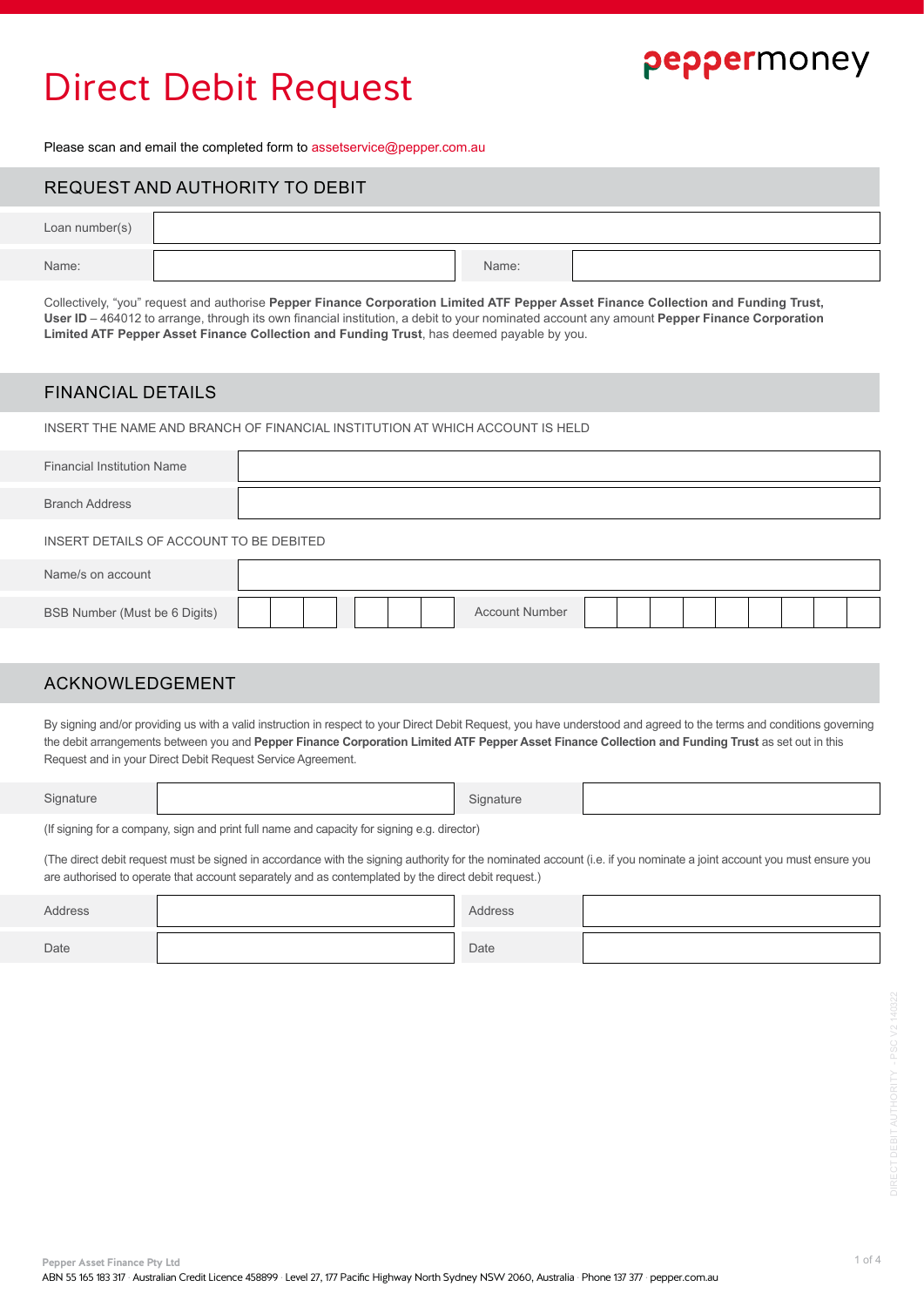# This Page has been left blank intentionally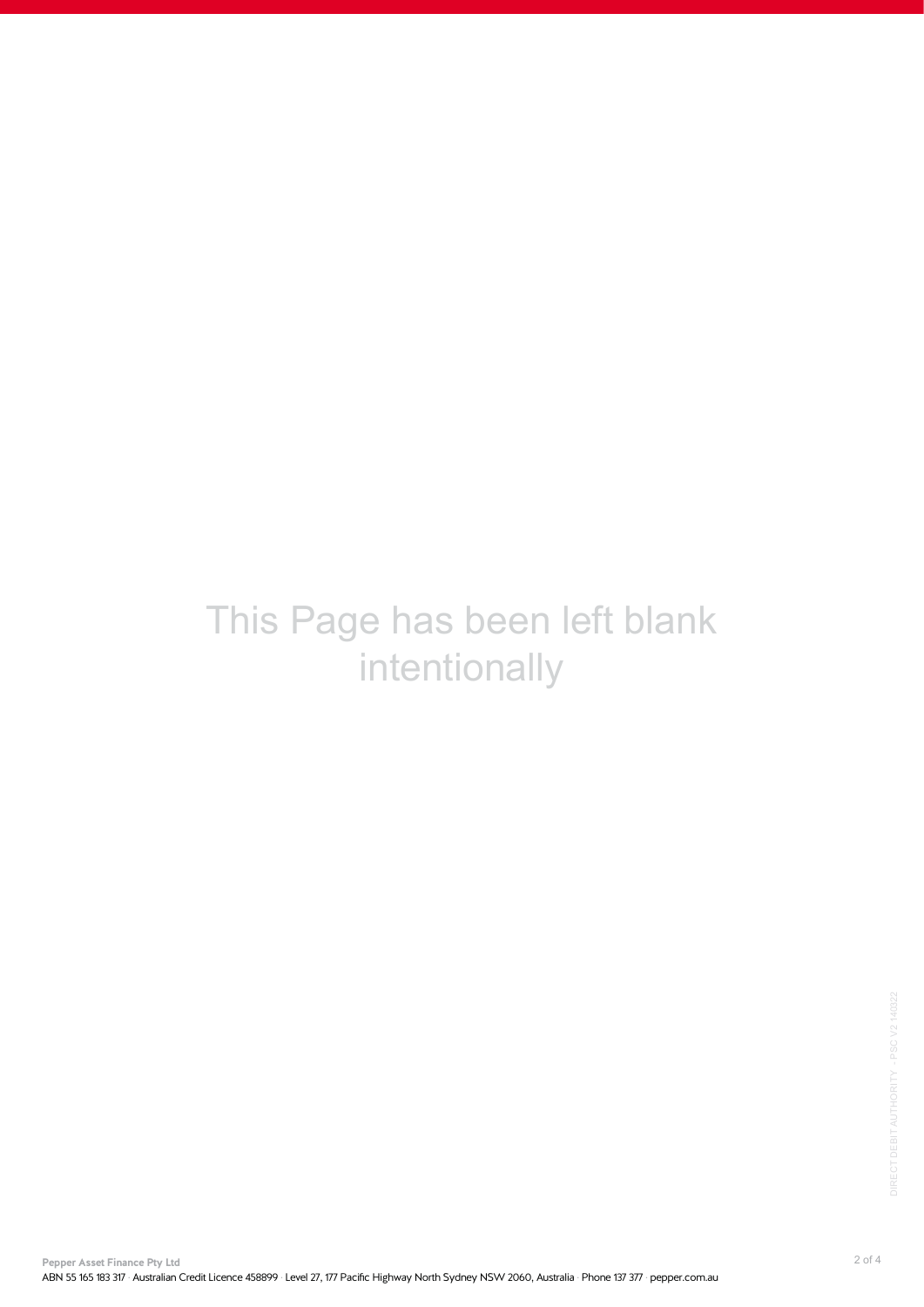## peppermoney

# Direct Debit Request Service Agreement — Terms and Conditions

This is your Direct Debit Request Service Agreement with Pepper Finance Corporation Limited ATF Pepper Asset Finance Collection and Funding Trust, User ID - 464012, ABN - 51 094 317 647. It explains what your obligations are when undertaking a Direct Debit arrangement with us. It also details what our obligations are to you as your Direct Debit provider.

Please keep this agreement for future reference. It forms part of the terms and conditions of your Direct Debit Request (DDR) and should be read in conjunction with your DDR authorisation.

The terms of this agreement are for the purpose of making repayments to your loan, by debiting your account.

#### DEFINITIONS

**account** means the account held at your financial institution from which we are authorised to arrange for funds to be debited.

**agreement** means this Direct Debit Request Service Agreement between you and us.

**banking day** means a day other than a Saturday or a Sunday or a public holiday listed throughout Australia.

**debit day** means the day that payment by you to us is due.

**debit payment** means a particular transaction where a debit is made.

**direct debit request** means the Direct Debit Request between us and you. **us** or **we** means Pepper Finance Corporation Limited ATF Pepper

Asset Finance Collection and Funding Trust, (the Debit User) you have authorised by requesting a Direct Debit Request.

**you** means the customer who has signed or authorised by other means the Direct Debit Request.

**your financial institution** means the financial institution nominated by you on the DDR at which the account is maintained.

#### DEBITING YOUR ACCOUNT

- 1.1 By signing a Direct Debit Request or by providing us with a valid instruction, you have authorised us to arrange for funds to be debited from your account. You should refer to the Direct Debit Request and this agreement for the terms of the arrangement between us and you.
- 1.2 We will only arrange for funds to be debited from your account as authorised in the Direct Debit Request.

or

We will only arrange for funds to be debited from your account if we have sent to the address nominated by you in the Direct Debit Request, a billing advice which specifies the amount payable by you to us and when it is due.

1.3 If the debit day falls on a day that is not a banking day, we may direct your financial institution to debit your account on the following banking day. If you are unsure about which day your account has or will be debited you should ask your financial institution.

#### AMENDMENTS BY US

2.1 We may vary any details of this agreement or a Direct Debit Request at any time by giving you at least fourteen (14) days written notice.

#### AMENDMENTS BY YOU

3.1 You may change\*, stop or defer a debit payment, or terminate this agreement by providing us with at least 14 days notification by writing to:

Pepper Finance Corporation Limited ATF Pepper Asset Finance Collection and Funding Trust

PO Box 244, PARRAMATTA CBD, NSW 2124

Fax: 1300 650 924 Email: assetservice@pepper.com.au

or

by telephoning us on 137 377 during business hours;

or

arranging it through your own financial institution, which is required to act promptly on your instructions.

\*Note: in relation to the above reference to 'change', your financial institution may 'change' your debit payment only to the extent of advising us Pepper Finance Corporation Limited ATF Pepper Asset Finance Collection and Funding Trust of your new account details.

#### YOUR OBLIGATIONS

- 4.1 It is your responsibility to ensure that there are sufficient clear funds available in your account to allow a debit payment to be made in accordance with the Direct Debit Request.
- 4.2 If there are insufficient clear funds in your account to meet a debit payment:
- (a) you may be charged a fee and/or interest by your financial institution;
- (b) you may also incur fees or charges imposed or incurred by us; and
- (c) you must arrange for the debit payment to be made by another method or arrange for sufficient clear funds to be in your account by an agreed time so that we can process the debit payment.
- 4.3 You should check your account statement to verify that the amounts debited from your account are correct.

#### DISPUTE

- 5.1 If you believe that there has been an error in debiting your account, you should notify us directly on assetservice@pepper.com.au or 137 377 and confirm that notice in writing with us as soon as possible so that we can resolve your query more quickly. Alternatively you can take it up directly with your financial institution.
- 5.2 If we conclude as a result of our investigations that your account has been incorrectly debited we will respond to your query by arranging for your financial institution to adjust your account (including interest and charges) accordingly. We will also notify you in writing of the amount by which your account has been